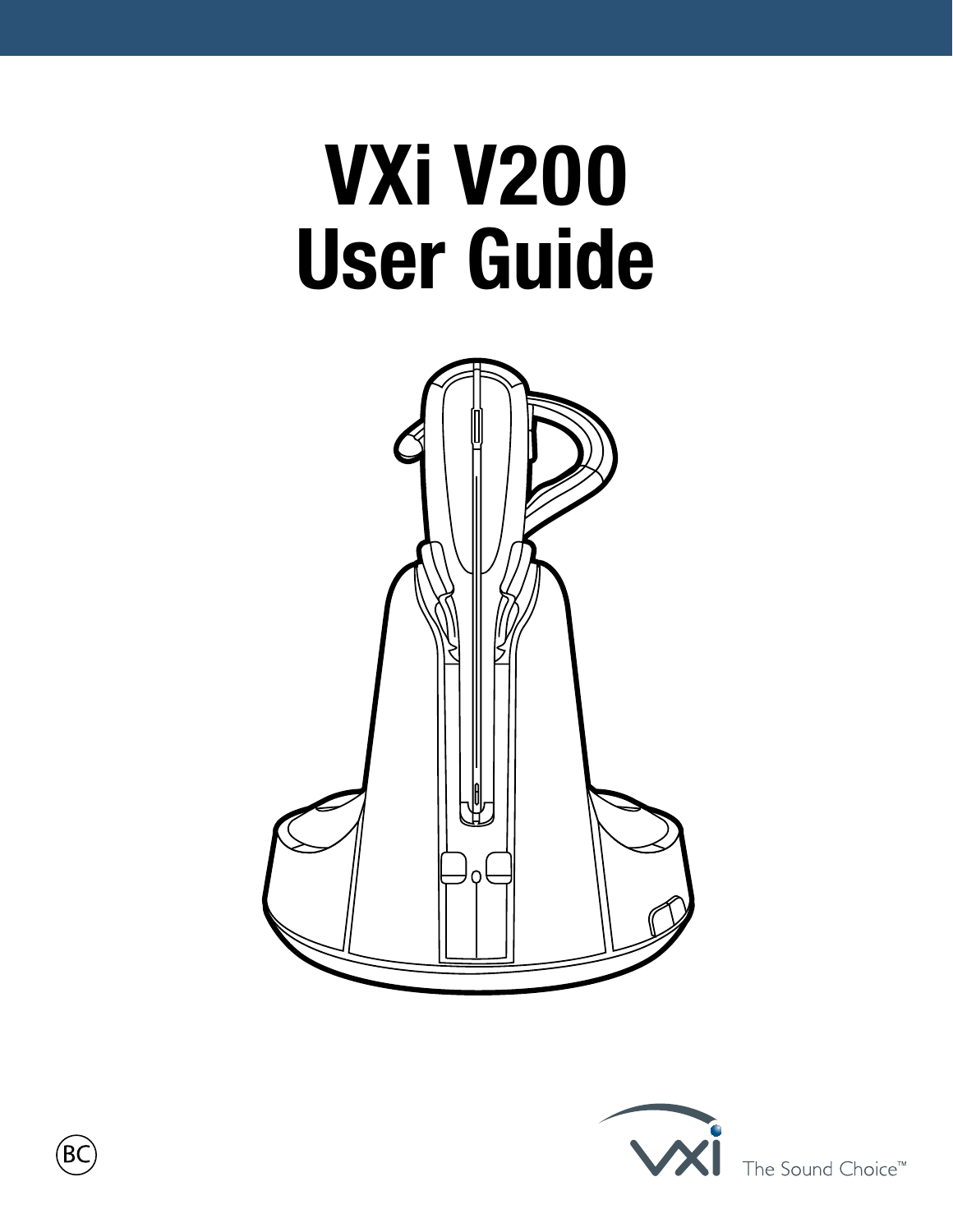# TABLE OF CONTENTS

| • V200 Headset Features<br>• V200 Base Features                                                                                                                                                                                                        |
|--------------------------------------------------------------------------------------------------------------------------------------------------------------------------------------------------------------------------------------------------------|
|                                                                                                                                                                                                                                                        |
|                                                                                                                                                                                                                                                        |
|                                                                                                                                                                                                                                                        |
|                                                                                                                                                                                                                                                        |
|                                                                                                                                                                                                                                                        |
| • Changing Wearing Styles<br>• Headset Positioning                                                                                                                                                                                                     |
| • Connect Power to Base<br>• Install Battery and Charge Headset<br>• Connect and Configure Phone<br>- Office Phone<br>- Office Phone with EHS<br>- Office Phone with L50 Lifter<br>- Analog (Home) Phone<br>• Connect to a Computer<br>• Position Base |
| • Place a Call<br>• Answer a Call<br>• End a Call<br>• Mute a Call<br>• Reject a Call (Desk Phone)<br>• Answer a Second Incoming Call                                                                                                                  |
| • Place a Call<br>• Answer a Call<br>• End a Call<br>• Mute a Call<br>• Reject a Call (Desk Phone)<br>• Answer a Second Incoming Call<br>• Switching a Call Between Headset and Handset                                                                |
| • Make, Answer or End a Call in PC Mode<br>• Switch Between Phone and PC Mode<br>• Conference Phone and PC Calls Together                                                                                                                              |
| • Identifying Registered and Unregistered Headsets<br>• Registering a Headset to the Base<br>• Deregistering/Unpairing a Headset from the Base<br>• Using Two Headsets on One Base                                                                     |
|                                                                                                                                                                                                                                                        |
|                                                                                                                                                                                                                                                        |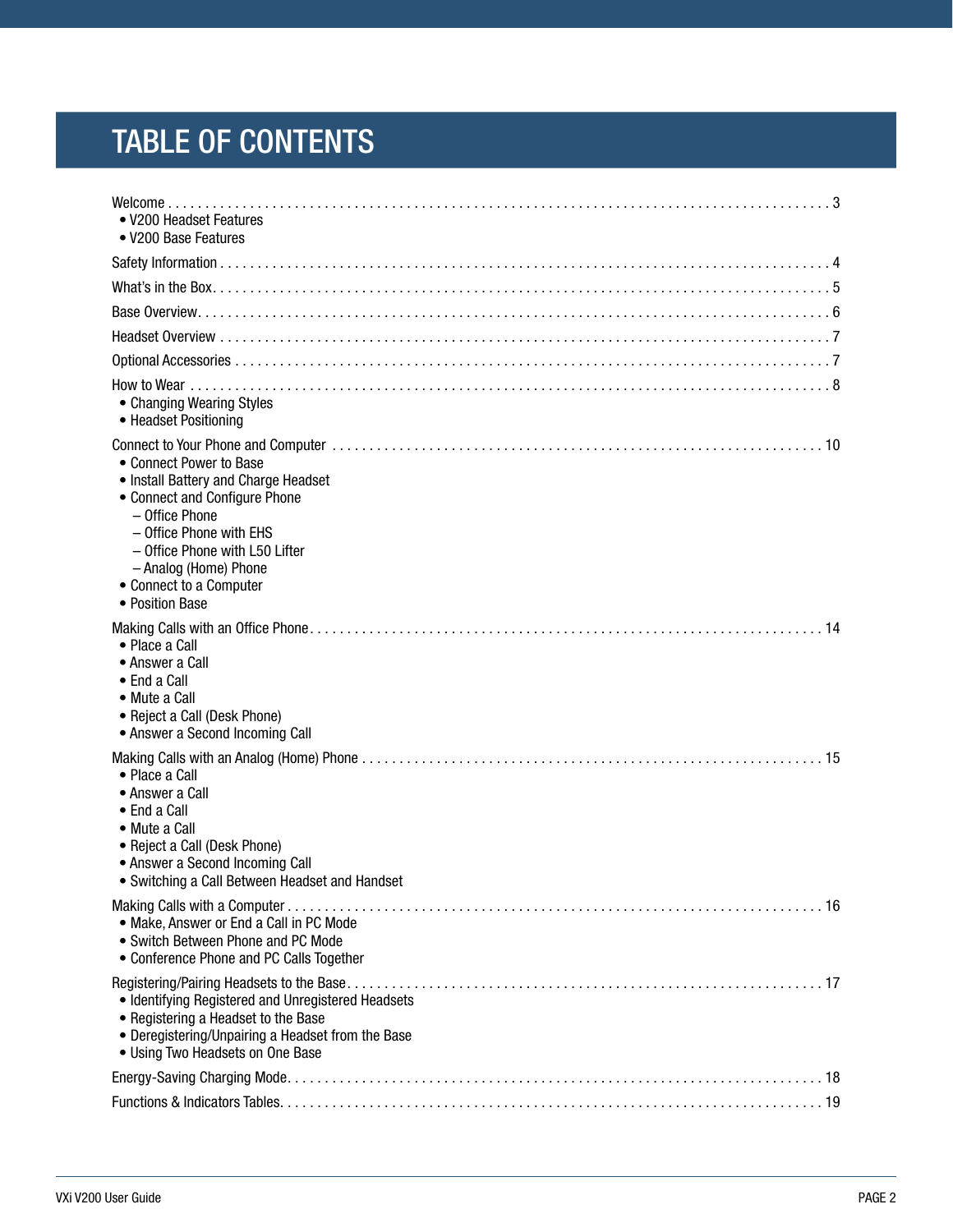# <span id="page-2-0"></span>WELCOME

Congratulations on purchasing your new VXi office wireless product. This guide contains instructions for setting up and using your VXi V200 Wireless Headset System.

#### **V200 Headset Features**

- Advanced noise-canceling microphone
- Choice of wearing styles: headband, ear hook or neckband
- 300+ feet of wireless range
- 10 hours of talk time

#### **V200 Base Features**

- Headset docking/charging cradle
- Connects to desk phone
- Connects to PC via USB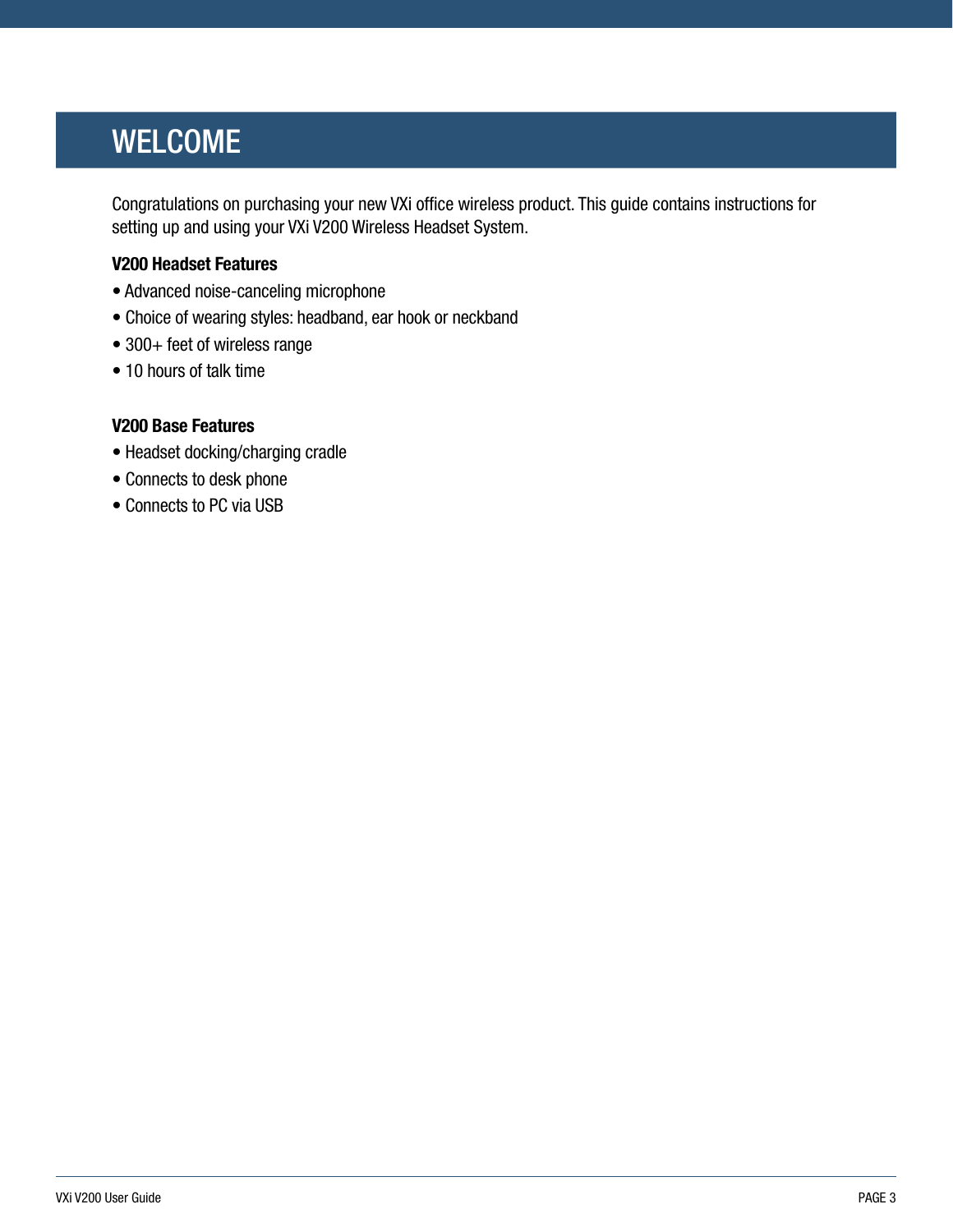# <span id="page-3-0"></span>SAFETY INFORMATION

*IMPORTANT SAFETY NOTE: Prolonged exposure to high volume levels can damage your hearing. To avoid injury, set the volume to the lowest comfortable level. If you experience ringing in your ears, or voices sound muffled, stop using the headset. Avoid turning up the volume to block noisy surroundings. It's possible for your ears to adapt to volume that is too high, and this could result in permanent hearing damage without any noticeable discomfort.*

- Plastic bags and small parts may cause choking if ingested. Keep them away from small children and pets.
- Use only the power adapter included with this product.
- Do not immerse any part of this product in water.
- Unplug product from the wall outlet before cleaning.
- Clean your headset with a slightly damp cloth as required. Dampen the cloth with only water or a mild soap and apply only on plastic parts. Do not use liquid cleaners or aerosol cleaners.
- This product contains a replaceable lithium-ion rechargeable battery. Use only the supplied rechargeable battery. When replacing, use the VXi replacement battery.
- Dispose of batteries in a safe manner. Do not burn or puncture which could release caustic material and cause injury. Do not dispose of battery in a fire. The cells may explode. Check with local codes for disposal instructions.
- Avoid temperatures exceeding 140° F (will cause equipment failure).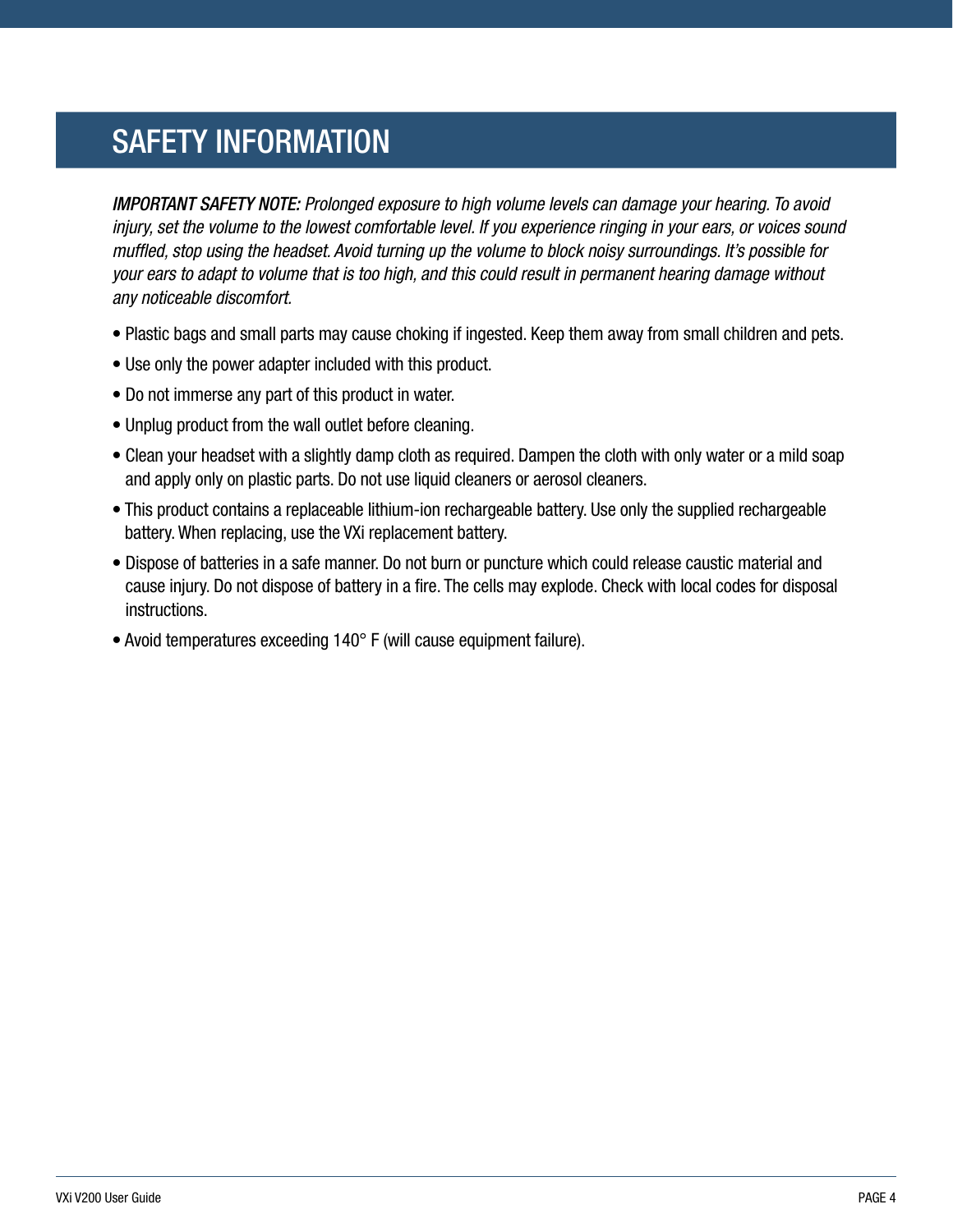# <span id="page-4-0"></span>WHAT'S IN THE BOX?

- **1.** Base
- **2.** Headset
- **3.** Power Supply
- **4.** Phone and USB Connection Cables
- **5.** Headset Battery and Battery Door
- **6.** Wearing Accessories
	- Headband
	- Neckband
	- Ear Hook

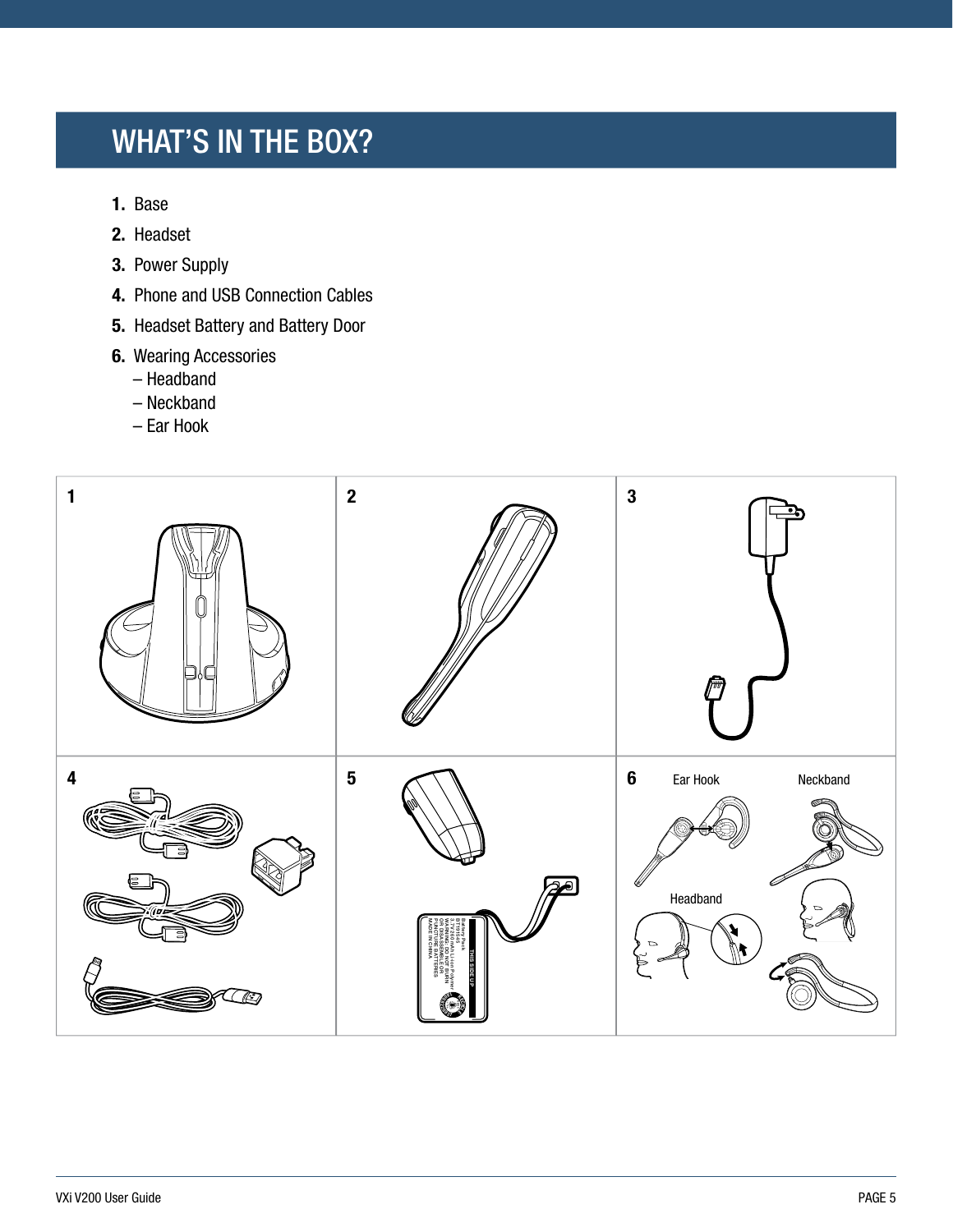# <span id="page-5-0"></span>BASE OVERVIEW

#### **Front**

**Back**

- A. Headset Docking/Charging Cradle
- B. PC Button/LED
- C. Mute LED
- D. Phone Button/LED
- E. Pairing Button

A. Micro-USB Port B. EHS/Lifter Port C. Power Port

E. Base Jack Port F. Handset Port

D. Analog Telephone Port

A. Phone Compatibility Switch









# **Right Side**

**Left Side**

- A. Headset Microphone Level Adjustment Buttons
- B. Mode Button
- C. Micro-USB Port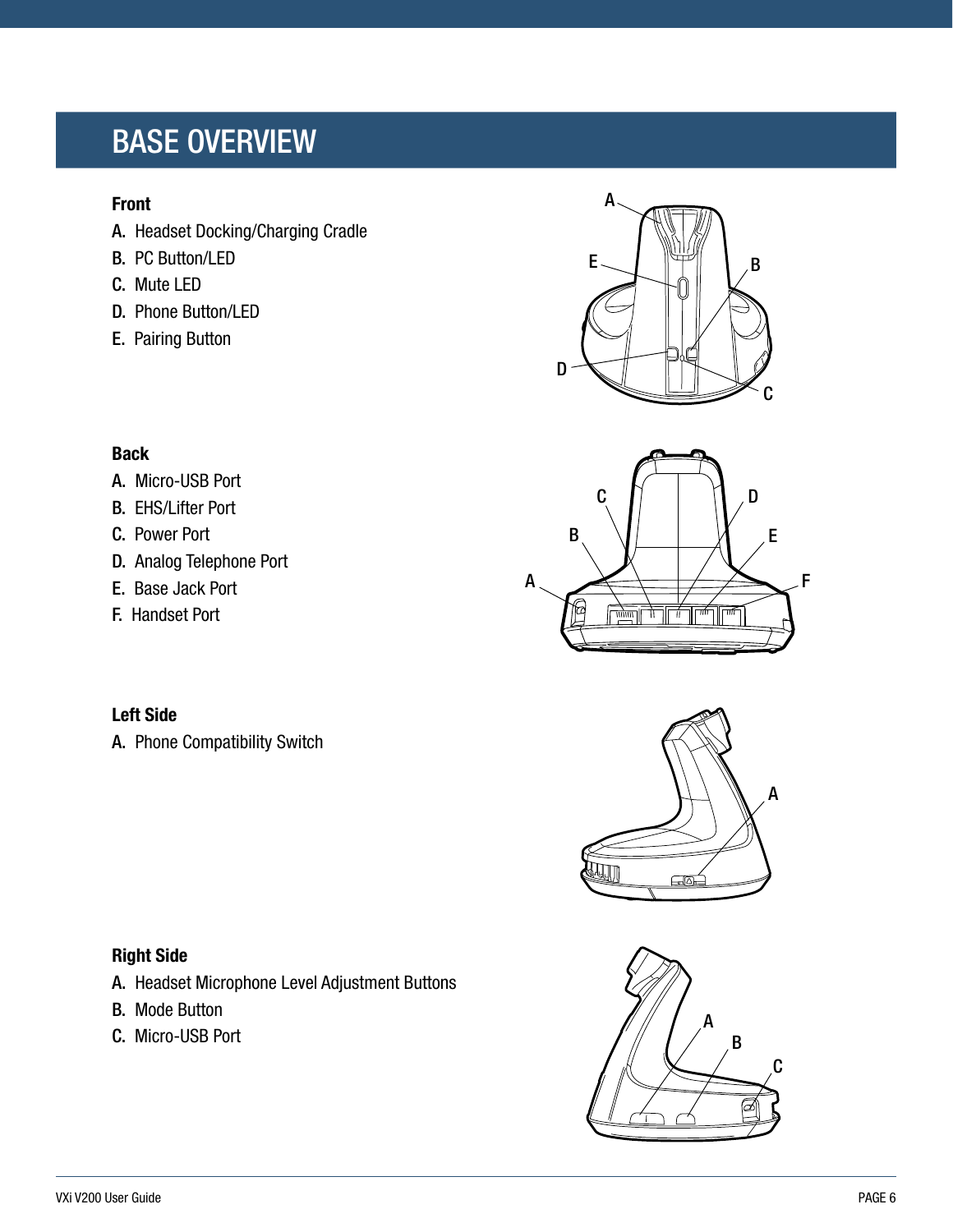# <span id="page-6-0"></span>HEADSET OVERVIEW

- A. Mute
- B. Call Control On/Off
- C. Volume  $+$  / -
- D. Earpiece
- E. Battery Cover
- F. Headset Charging Contacts
- G. Microphone



# <span id="page-6-1"></span>OPTIONAL ACCESSORIES

#### **Replacement Wearing Styles Kit**

#### **Replacement Headset Battery**

#### **Replacement Headset**

**VEHS Electronic Hook Switch (EHS)** – Electronically takes your desk phone off hook. Enables remote call answer/end with your headset. See [www.vxicorp.com/VEHS](http://www.vxicorp.com/VEHS) for VEHS variants and supported phones.

**L50 Lifter** – Automatically depresses/releases the handset hook switch of your desk phone. Enables remote call answer/end with your headset.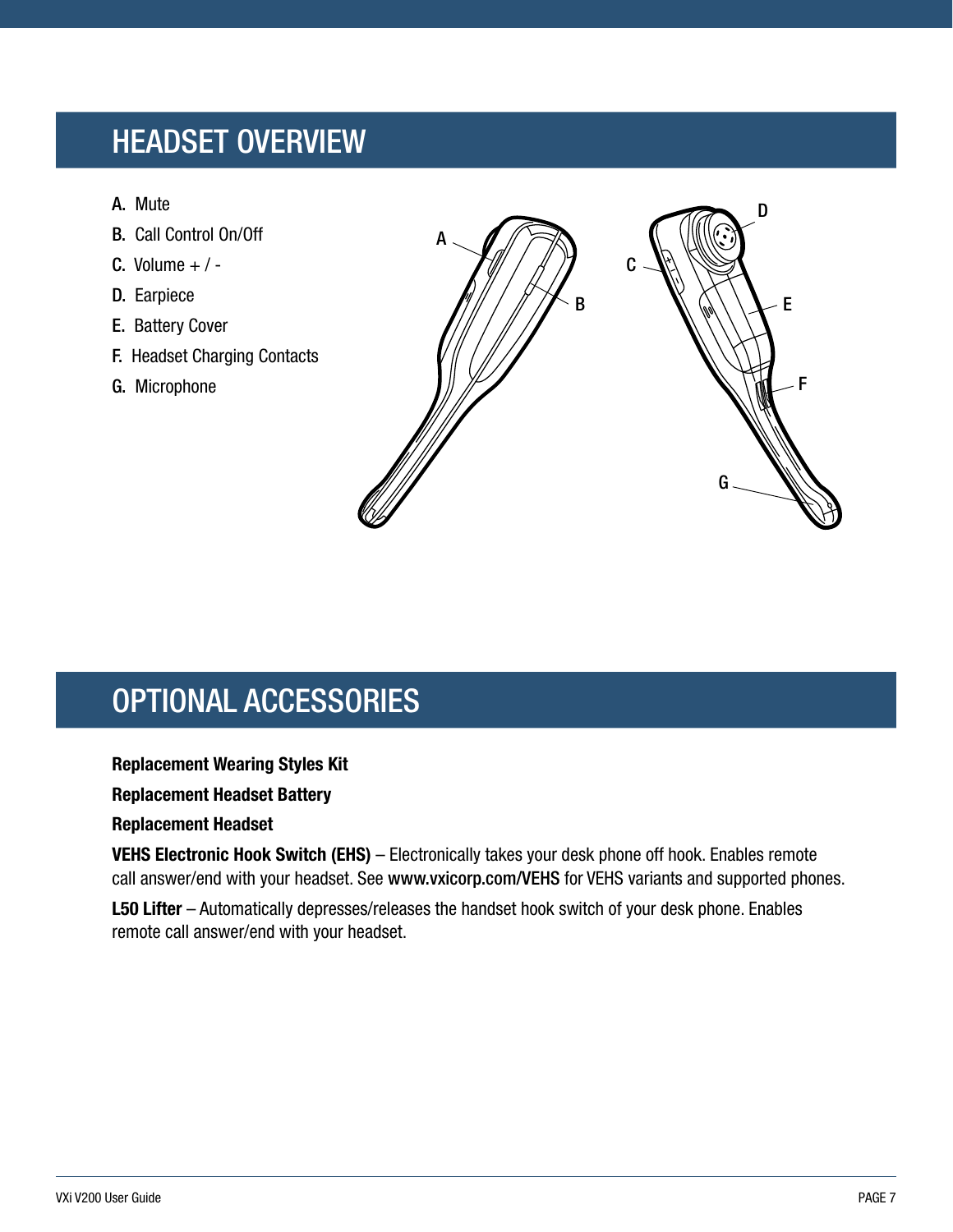# <span id="page-7-0"></span>HOW TO WEAR

### **Changing Wearing Styles**

The V200 office wireless headset comes with a choice of wearing styles:

#### **Ear Hook**

- A. Choose the ear bud that fits your ear most comfortably.
- B. Place the ear bud over the post on the ear hook.
- C. To attach the ear hook, place it over the earpiece and gently press it into place.
- D. Loop the ear hook over the ear and rotate the headset so the microphone is angled toward the mouth.



#### **Headband**

- A. Position the headset earpiece over the headband ring and press until it clicks into place.
- B. Angle the headset so the microphone boom points toward the corner of the mouth.
- C. Slide the headband in or out to adjust fit.

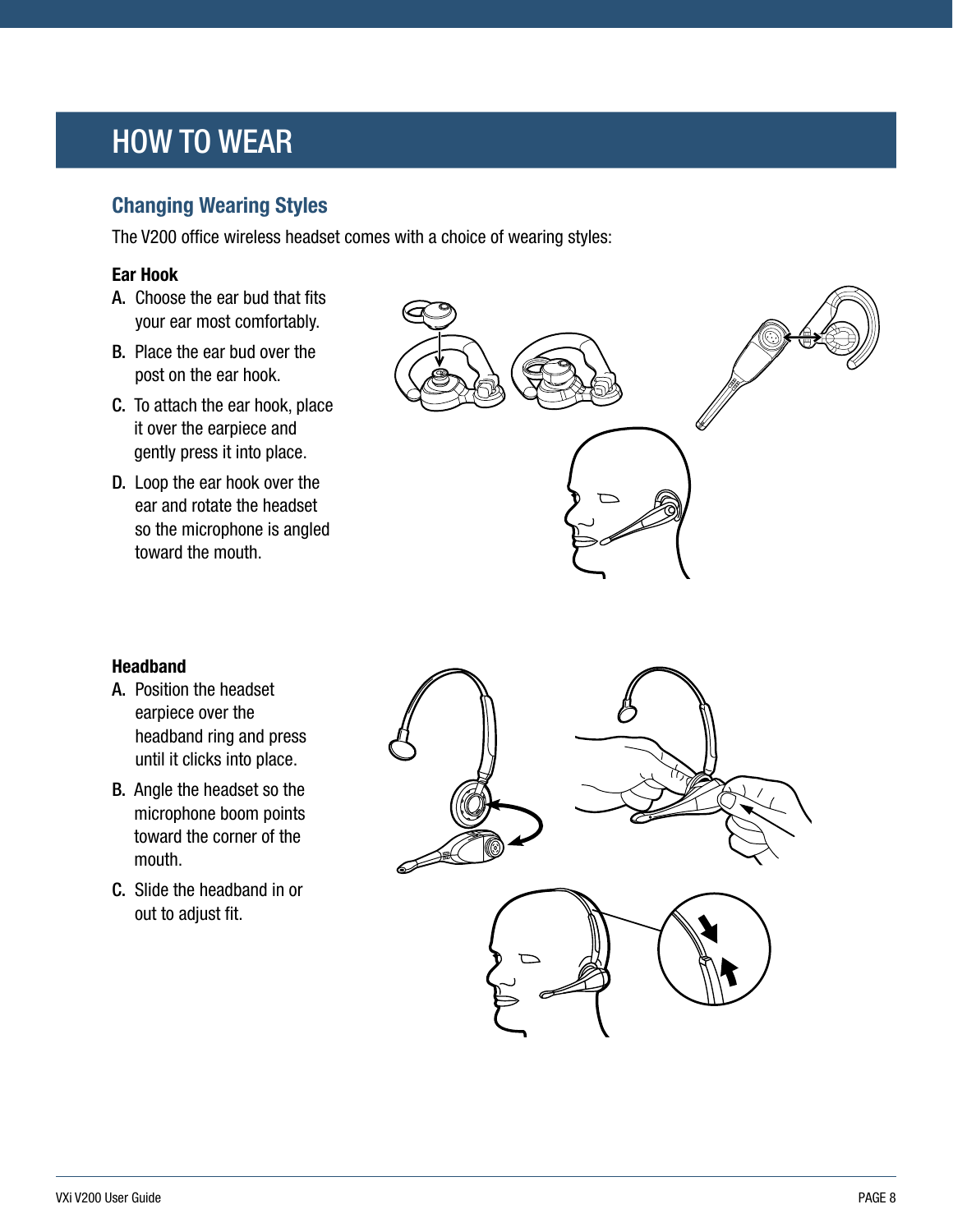# HOW TO WEAR (continued)

#### **Neckband**

- A. Position the headset earpiece over the neckband ring and press until it clicks into place.
- B. To wear, position the neckband around the back of the neck and over both ears. Angle the microphone boom toward the corner of the mouth.
- C. To switch neckband wearing sides, remove the headset from the neckband, and then remove the ring from the neckband arm. Insert the ring post into the bottom hole of the other neckband arm until it clicks into place.

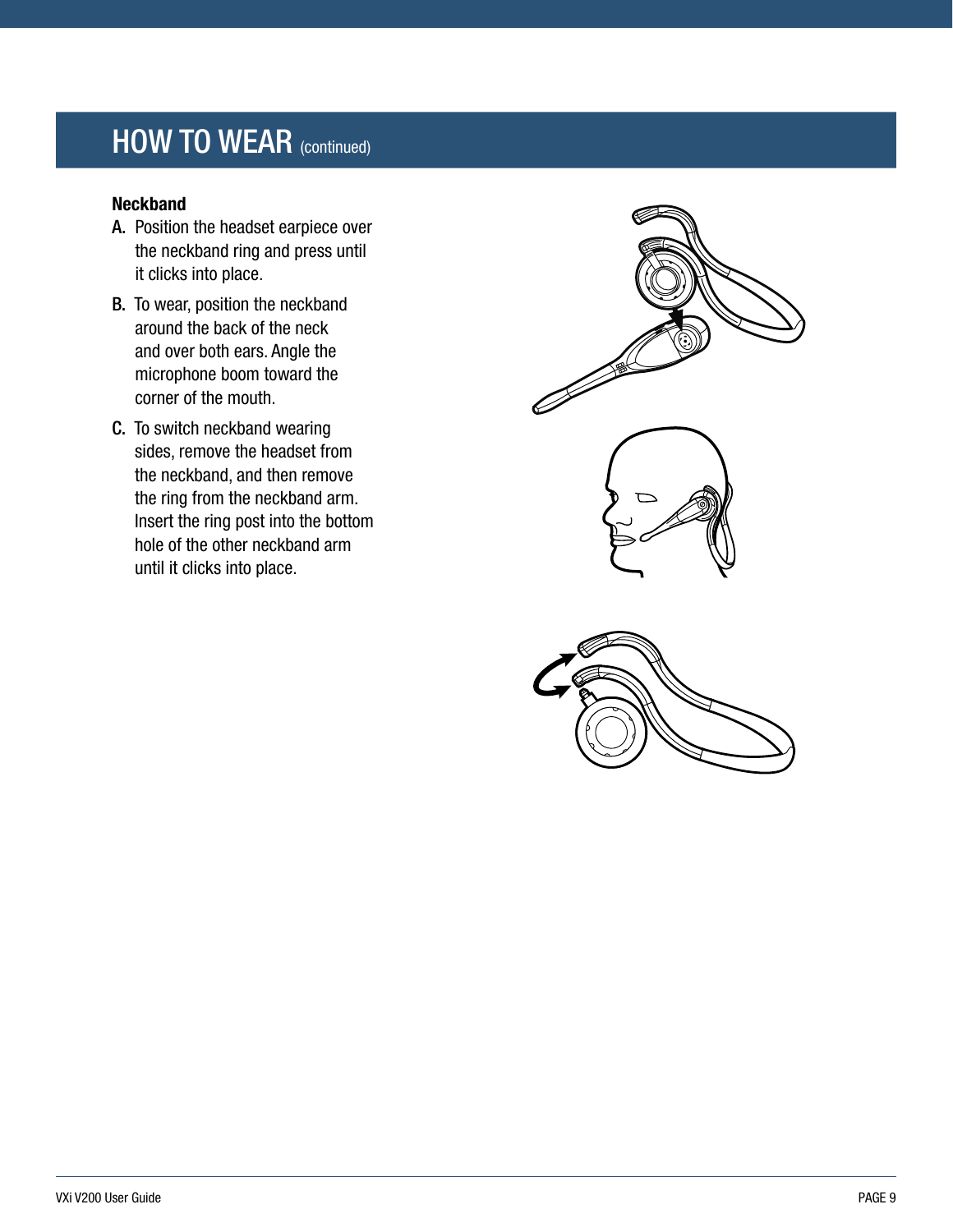# <span id="page-9-0"></span>CONNECT TO YOUR PHONE AND COMPUTER

### **Connect Power to Base**

- A. Remove the panel from the bottom of the base.
- B. Connect the power adapter cable into the base power port (green dot) and plug the power adapter into an electrical socket.





### **Install Battery and Charge Headset**

- A. Remove the battery cover from the headset.
- B. Insert the battery into position with the label "THIS SIDE UP" facing up.
- C. Connect the battery lead to the headset.
- D. Replace the battery cover and place the headset in the charging cradle. The LED on the headset will be red when charging and will change to blue when the headset is fully charged.



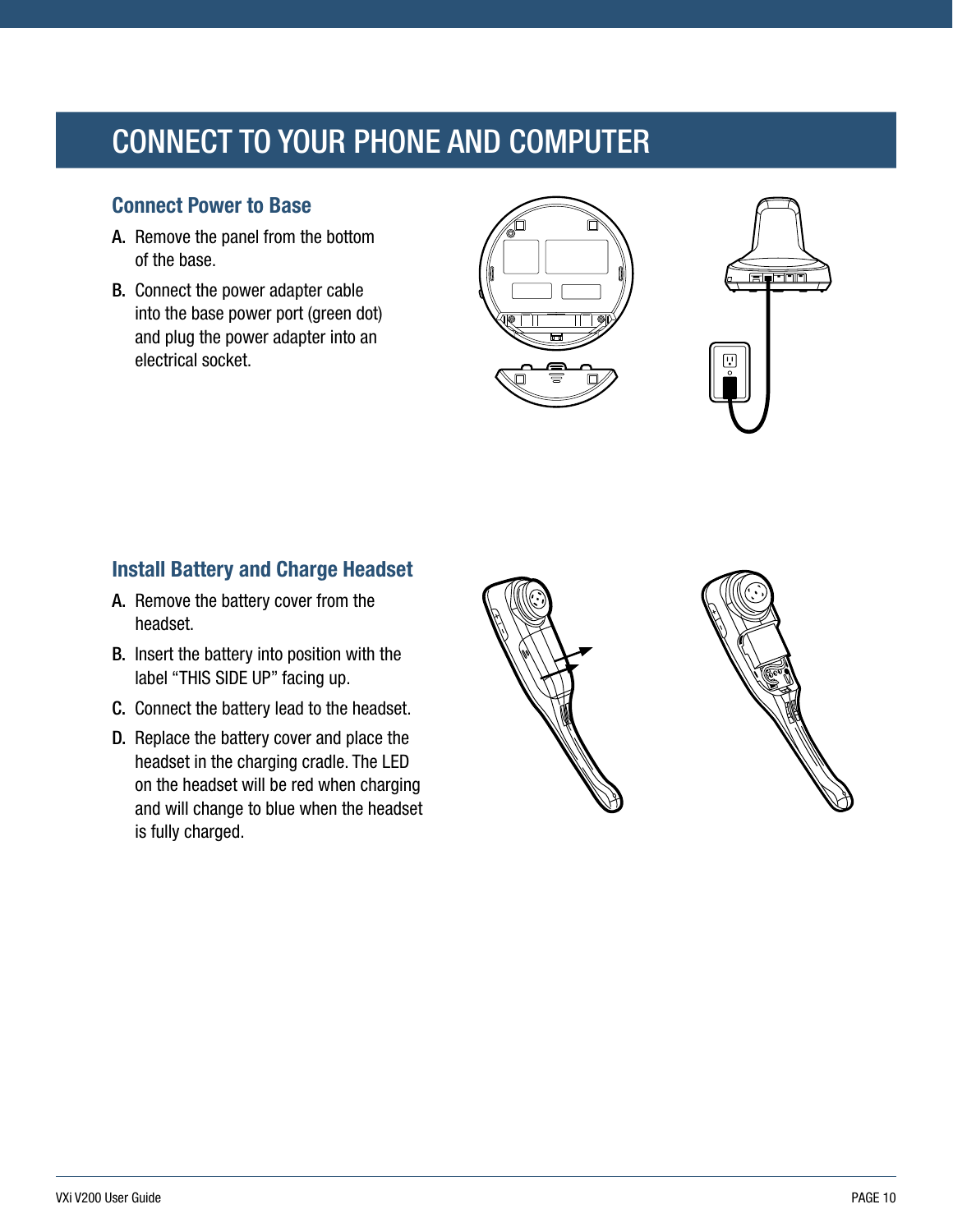# CONNECT TO YOUR PHONE AND COMPUTER (continued)

### **Connect and Configure Phone**

There are four options for setting up the V200 with your phone. Select the best option for your situation:

- Office Phone (standard)
- Office Phone with EHS (sold separately)
- Office Phone with L50 Lifter (sold separately)
- Analog (Home) Phone

#### **Office Phone (standard)**

- 1. Remove the panel from the bottom of the base.
- 2. Connect the base jack cable (orange flag) to the base jack port (orange dot) on the base and the other end to the headset port of the phone. If you do not have a headset port, you will need to use the handset port.
- 3. Check Configuration and Make a Test Call:
	- Set your desk phone volume to mid-range.
	- Make sure the base shows the phone output is selected. A green LED indicates the mode is set for office phone use. If it is red, press the mode button on the side of the base to change to the correct mode.
	- Check that the phone compatibility switch on the side of the base is correct for your phone. Most phone makes use setting D (default), but many Cisco phones will use setting A.



- Open the headset line on your desk phone, or remove the handset from the cradle if you are connected to the handset port.
- While wearing the headset, press the call control button on the headset.
- If you do not hear a dial tone (or tones) when pressing the dial pad buttons, try the other base compatibility switch settings until you do.
- Dial a test call from the desk phone.
	- You can fine-tune the earpiece volume using the headset volume buttons.
	- If additional microphone gain (speaking volume) is needed, or if you hear your voice echo in the earpiece (excessive side tone), you can adjust this with the microphone volume buttons on the side of the base.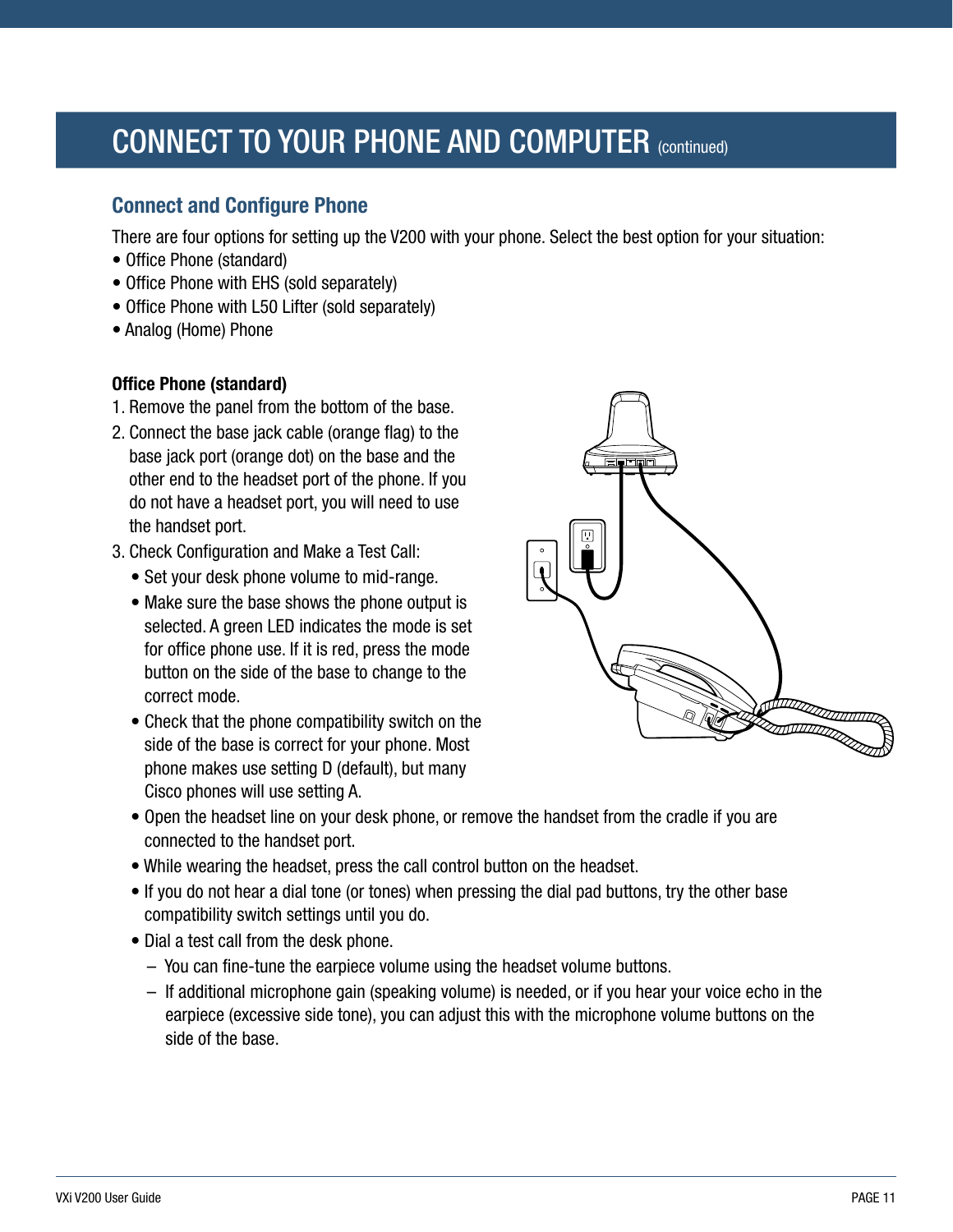# CONNECT TO YOUR PHONE AND COMPUTER (continued)

#### **Office Phone with EHS (sold separately)**

- 1. Remove the panel from the bottom of the base.
- 2. Connect the base jack cable to the headset port of the phone and configure as described above.
- 3. Snap the EHS onto the base unit.
- 4. Connect the EHS cable to the EHS/lifter port on the base station. Refer to the EHS setup instructions for further installation details.

#### **Office Phone with L50 Lifter (sold separately)**

- 1. Connect the desk phone connection cable to the handset port of the phone.
- 2. Check "Configuration and Make a Test Call" (see above).
- 3. Attach the L50 Lifter to your phone. Refer to the L50 user's guide for lifter setup and adjustment details.

#### **Home (Analog) Phone**

- 1. Remove the panel from the bottom of the base.
- 2. Connect the telephone line cord (red flag) to the "Tel Wall Jack Port" (red dot) on the base. Plug the other end of the cord into the line splitter.
- 3. Plug the line splitter into the telephone wall jack.
- 4. Connect the analog (home) phone to the other port of the line splitter.
- 5. Replace the panel on the bottom of the base station.
- 6. Check "Configuration and Make a Test Call":
	- Make sure the phone output on the base station is lit.
	- Press the mode button until the phone LED on the base is lit red.
	- Lift the phone's handset (if cordless, activate handset).
	- Press the call control button on the headset and listen for a dial tone in the headset. If there is no dial tone, or the call is unclear, slide the compatibility switch from A-G, one setting at a time until the dial tone/call is clear.



- Dial a call on the phone as normal. Once the call is connected, you may replace the phone handset (or turn the cordless handset off).
	- You can fine-tune the earpiece volume using the headset volume buttons.
	- If additional microphone gain (speaking volume) is needed, or if you hear your voice echo in the earpiece (excessive side tone), you can adjust this with the microphone volume buttons on the side of the base.
- Press the call control button on the headset again to end the call.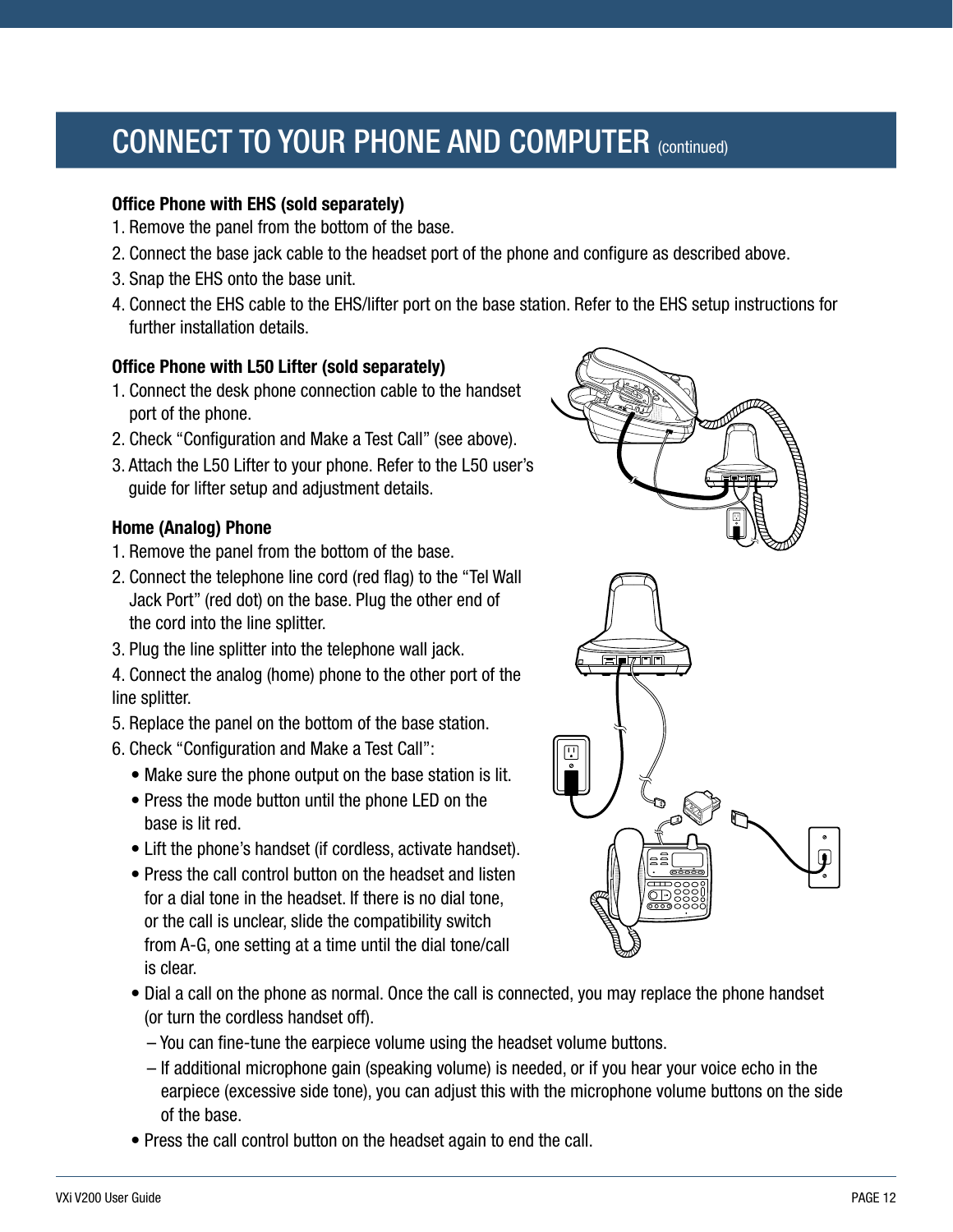# CONNECT TO YOUR PHONE AND COMPUTER (continued)

### **Connect to a Computer**

#### **Connect USB**

- 1. Plug the small connector on the end of the USB cable provided into the micro USB port on the side of the base.
- 2. Plug the other end into the USB port on your computer.
- 3. Wait for your operating system to indicate that it has recognized the headset and that it is ready to use.

#### **Configure Computer Audio Settings**

- 1. Press the PC button on the base. The PC indicator LED will be lit red.
- 2. Go to your computer's audio settings and make sure that "VXi V200" is selected under both playback and recording.
- 3. If necessary, make sure the "VXi V200" is also selected for use in your communications software settings.

### **Position Base**

To reduce the possibility of noise and interference problems, position the base at least 6 inches away from your desk phone and at least 12 inches away from your computer.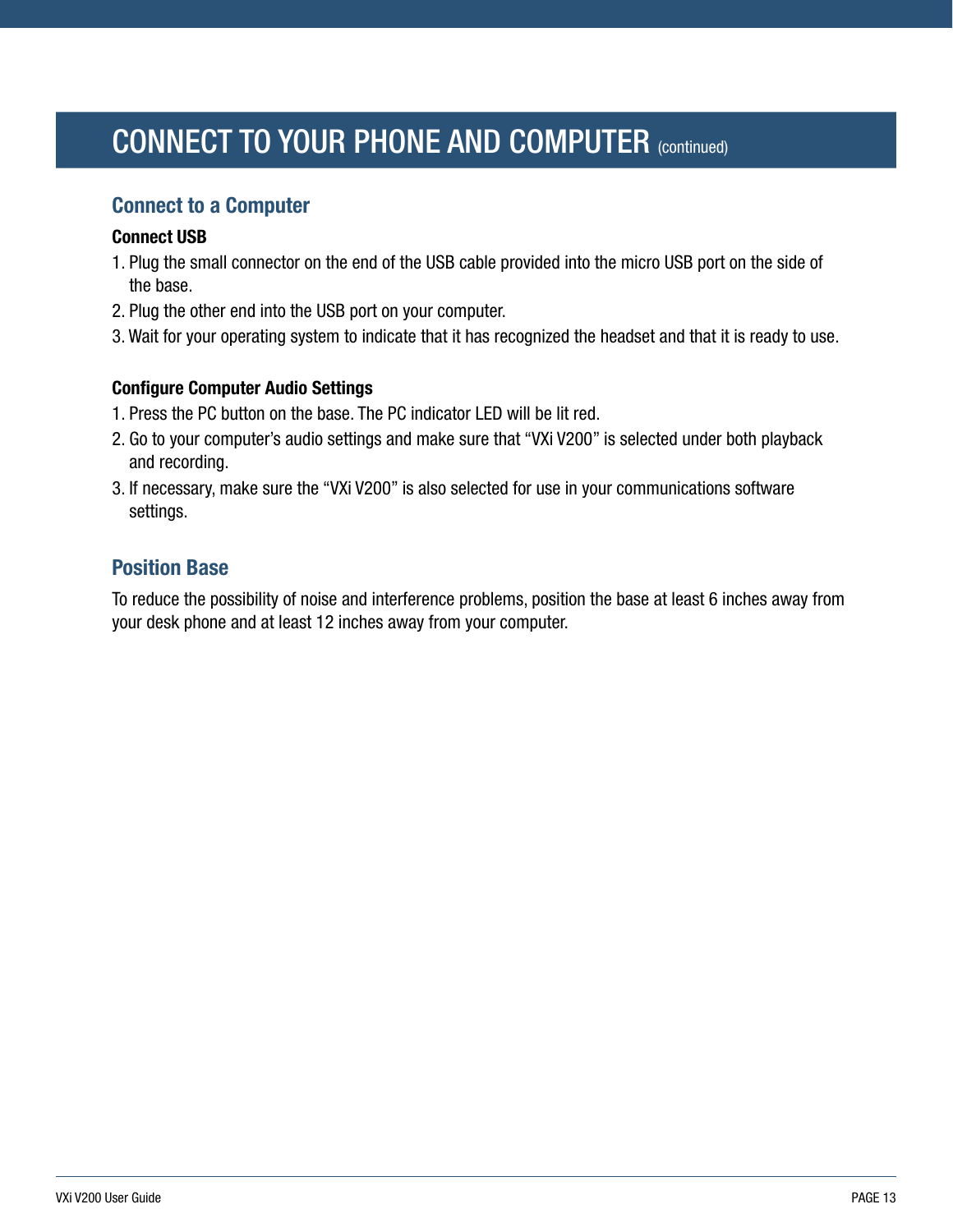# <span id="page-13-0"></span>MAKING CALLS WITH AN OFFICE PHONE

### **Place a Call**

- While wearing the headset, press the headset call control button.
- Open an active line on your desk phone. *If you are using an EHS or the L50 Lifter, this step will be automatic.*
- Dial the number on your desk phone.
- To end the call, either press the headset call control button, or replace the headset in the base-charging cradle. If needed, hang up on your desk phone *(automatic with EHS or L50)*.

### **Answer a Call**

- Put the headset on and press the headset call control button.
- Answer the call with your desk phone controls *(automatic with EHS or L50)*.

### **End a Call**

• To end a call, either press the headset call control button, or replace the headset in the base-charging cradle. If needed, hang up on your desk phone *(automatic with EHS or L50).*

### **Mute a Call**

- During a call, you can mute the headset by pressing the mute button.
- The mute indicator on the base will light and you will hear a short beep in the headset every 15 seconds until mute is deactivated.
- To unmute, press the mute button on the headset again.

### **Reject a Call**

• To reject an incoming call, use the call reject function on your desk phone (if supported).

### **Answer a Second Incoming Call**

- Your desk phone may have call management features that are better suited for specific second-callmanagement needs.
- If you are using an EHS or L50, and if your desk phone supports it, answer a second call by pressing the call control button on the headset once (to end the first call) and again (to answer the second call).

*Note: Unless you have an EHS or the L50 Lifter attached, the call on the desk phone will also need to be ended using your desk phone's call-management features.*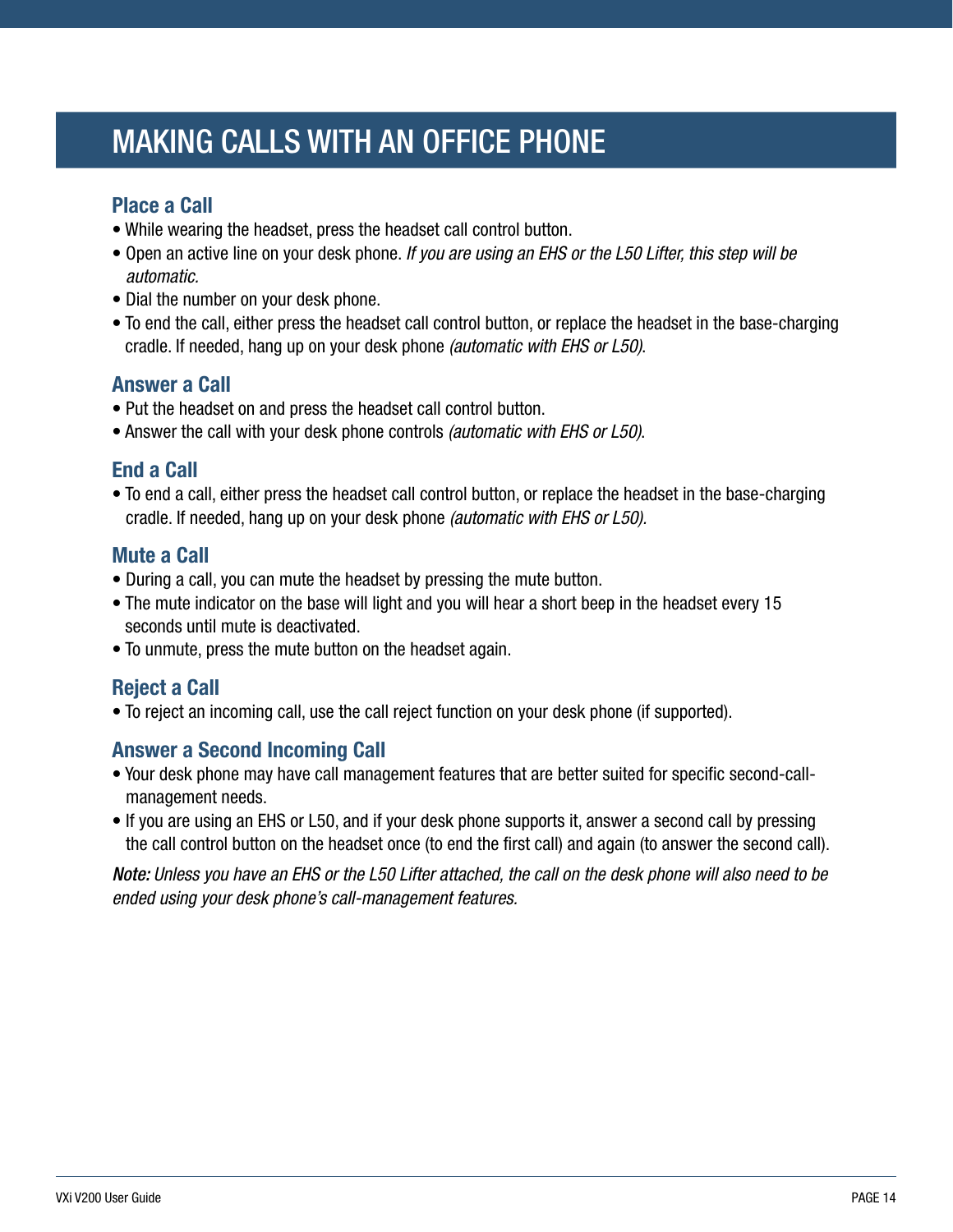# <span id="page-14-0"></span>MAKING CALLS WITH AN ANALOG (HOME) PHONE

### **Place a Call**

- Lift the phone's handset (if cordless, activate the handset).
- Press the call control button on the headset and listen for a dial tone in the headset. Dial the desired number on your phone. You will hear the call in the headset.
- Once the call is connected, you may replace the phone handset, or turn the cordless handset off.
- To end the call, either press the headset call control button, or replace the headset in the base-charging cradle.

### **Answer a Call**

- When you receive a call, you will hear ring tones in the headset. Press the headset call control button once to answer the call.
- To end the call, either press the headset call control button, or replace the headset in the base-charging cradle.

### **End a Call**

• To end a call, either press the headset call control button, or replace the headset in the base-charging cradle.

### **Mute a Call**

- During a call, you can place the headset into mute by pressing the mute button.
- The mute indicator on the base will light and you will hear a short beep in the headset every 15 seconds until mute is deactivated.
- To unmute, press the mute button on the headset again.

### **Answer a Second Incoming Call**

• While on a call, you will hear a beep in your headset if you have an incoming call. Press and hold the mute button on the headset to put your current call on hold and answer the new call.

*Note: Only available with standard (analog) telephone lines. Feature may be dependent on your telephone provider subscription.*

### **Switching a Call Between Headset and Handset**

• To switch a call from the headset to the handset without hanging up the call, first lift the telephone handset (or activate cordless handset). Then, press the headset call control button or place the headset in the base-charging cradle.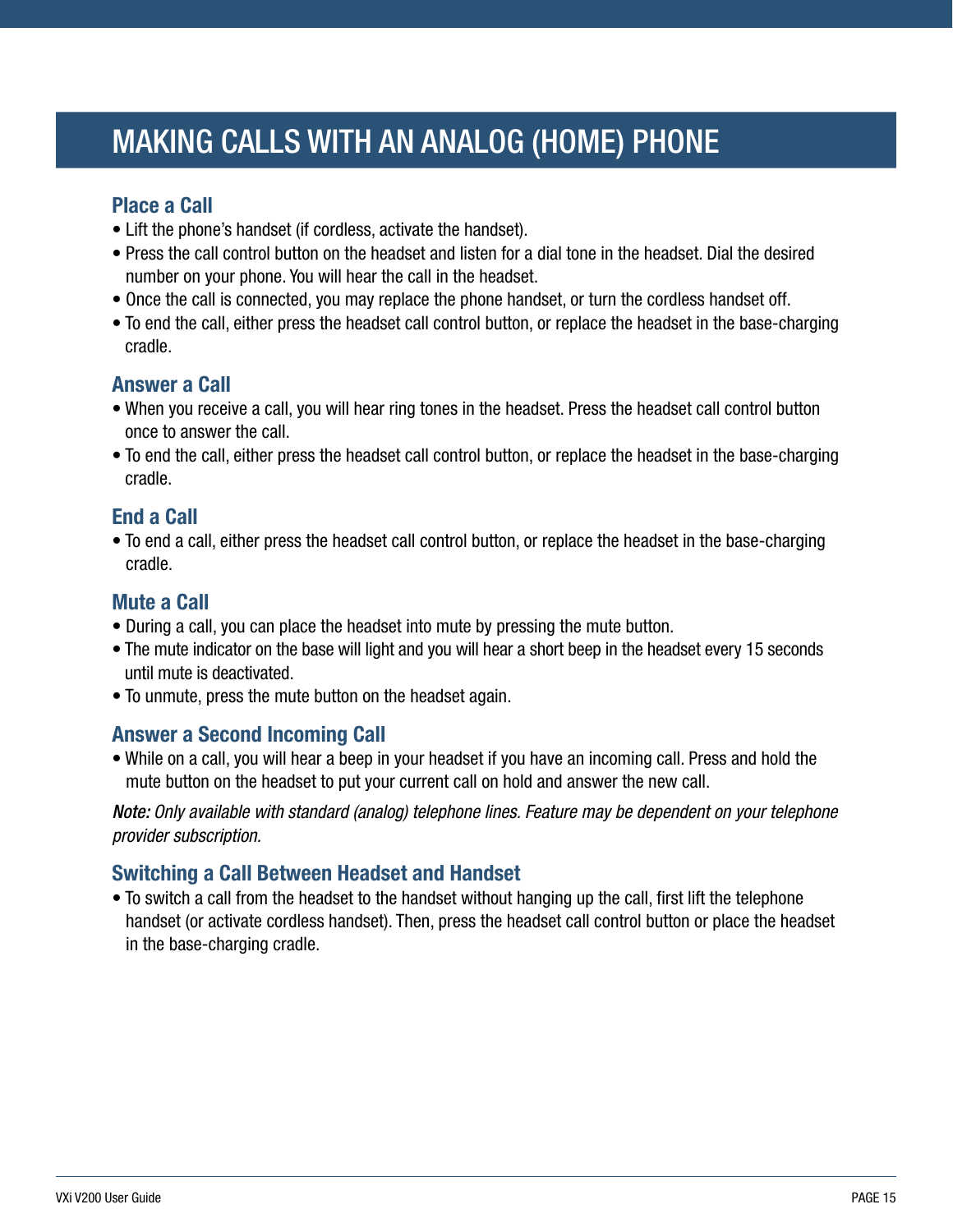# <span id="page-15-0"></span>MAKING CALLS WITH A COMPUTER

### **Make, Answer or End a Call in PC Mode**

- Press the PC button on the base. The PC indicator LED will be lit red.
- Press the call control button on the headset to open a channel to your computer.
- Make the call using your communications software as usual. You will need to use the software controls to answer and end calls.
- When you are finished, press the call control button on the headset or place it back on the base-charging cradle to close the USB channel.

### **Switch Between Phone and PC Mode**

#### Place your current call on hold

- While in PC mode, press the phone button on the headset base to place your PC call on hold.
- While in phone mode, press the PC button on the headset base to place your phone call on hold.

### **Conference Phone and PC Calls Together**

#### Conference a PC call into a phone call

• Press and hold the PC button on the base until both the PC and phone buttons flash together.

#### End a PC and phone conference call

• To end both calls, press the headset call control button.

#### Placing one side of a conference call on hold

- Phone call on hold
	- To put the phone call on hold and speak to the person on the PC call, press the PC button on the base. To resume, press and hold the phone button until both the PC and phone buttons flash together.
- PC call on hold
	- To put the PC call on hold and speak to the person on the phone call, press the phone button on the base. To resume, press and hold the PC button until both the PC and phone buttons flash together.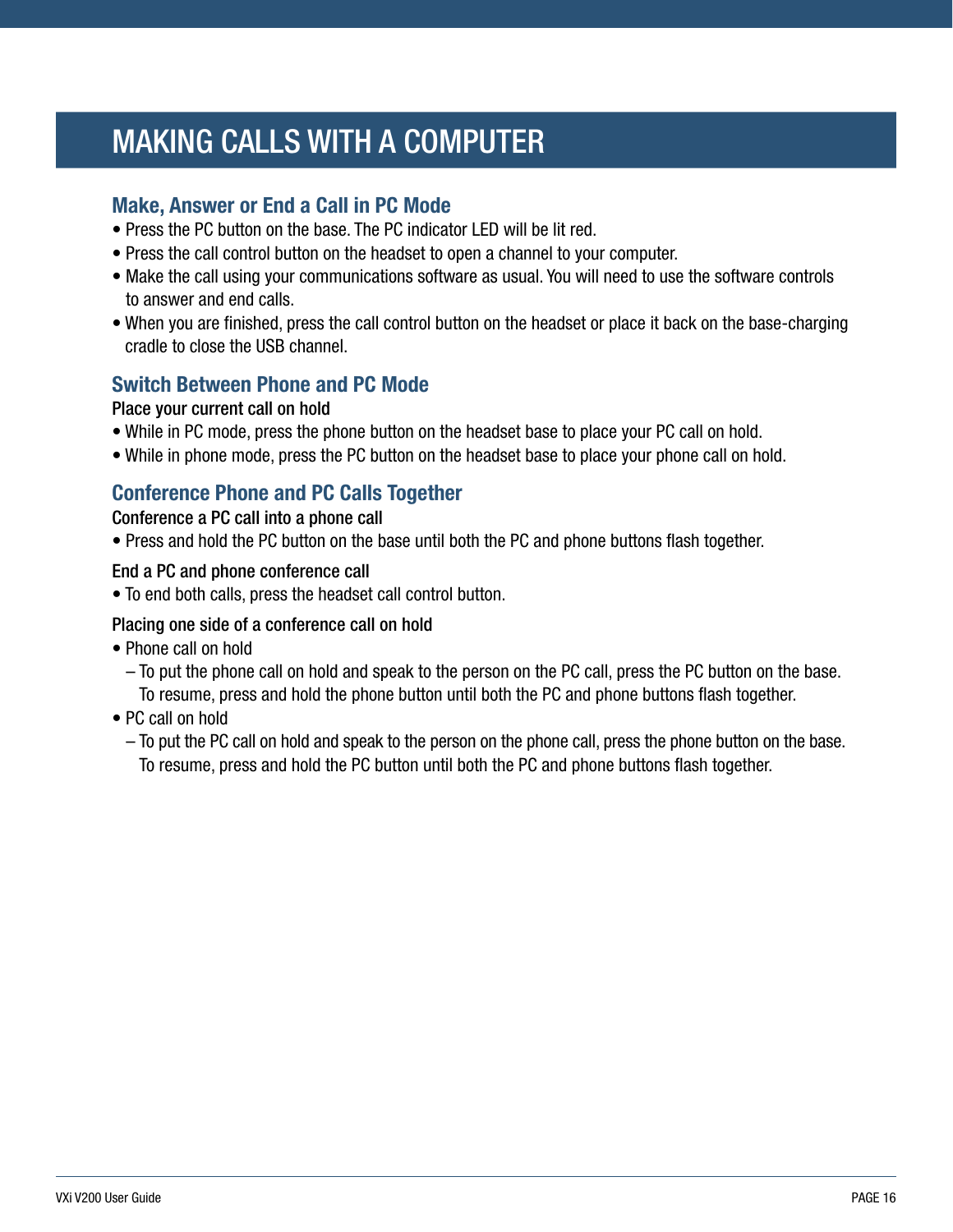# <span id="page-16-0"></span>REGISTERING / PAIRING HEADSETS TO THE BASE

The V200 supports up to two wireless headsets on one base station. The original V200 headset is registered and paired to the base at the factory. However, if you wish to add a second headset, you must register/pair it with the V200 base before use.

### **Identifying Registered and Unregistered Headsets**

- A fully charged, registered headset will have a blue call control LED.
- An unregistered headset (not paired to a base) will have a call control LED that flashes red and blue.

### **Registering a Headset to the Base**

- Make sure the battery is properly installed and the headset is charged. If it has not been charged, place the headset into base charging cradle and charge for at least five minutes.
- Remove the headset from the base. Press and hold the pair button until the mute LED turns on (about four seconds). Release the pair button.
- Return the headset to the base charging cradle until registration is complete (about 30 seconds) and the mute LED turns off.
- Registration verification: Press the headset call control button and make a test call. If registration was not successful, the LED by the headset call control button will flash two times every five seconds.
- If the registration process was not successful, repeat. If still not successful, remove the headset from the base and reset the headset by pressing the call control button. Unplug the power supply from the base, wait 15 seconds, and then reconnect the power.

### **Deregistering/Unpairing a Headset from the Base**

You must deregister a headset from its original base station before you can register it to a different base station.

- Press and hold the pair button for at least 10 seconds until the mute LED turns on and starts to flash. Release the pair button. While the mute LED is still flashing, immediately press and release the pair button again. This will deregister all headsets paired to the base.
- Deregistration verification: If successful, the mute LED is off and the headset call control LED will continually flash red and blue.
- If the deregistration process was not successful, repeat. If still not successful, remove the headset from the base and reset the headset by pressing the call control button. Unplug power supply from the base, wait 15 seconds, and then reconnect the power.

#### **Using Two Headsets on One Base**

• Once both headsets (primary and secondary) are registered to the same base, either headset can be used to answer or drop in and out of an active call at any time. As long as one of the two headsets is on and part of the active call, the call will not end. The call will only end when the active connection on both headsets has been ended, or the party at the opposite end of the call hangs up.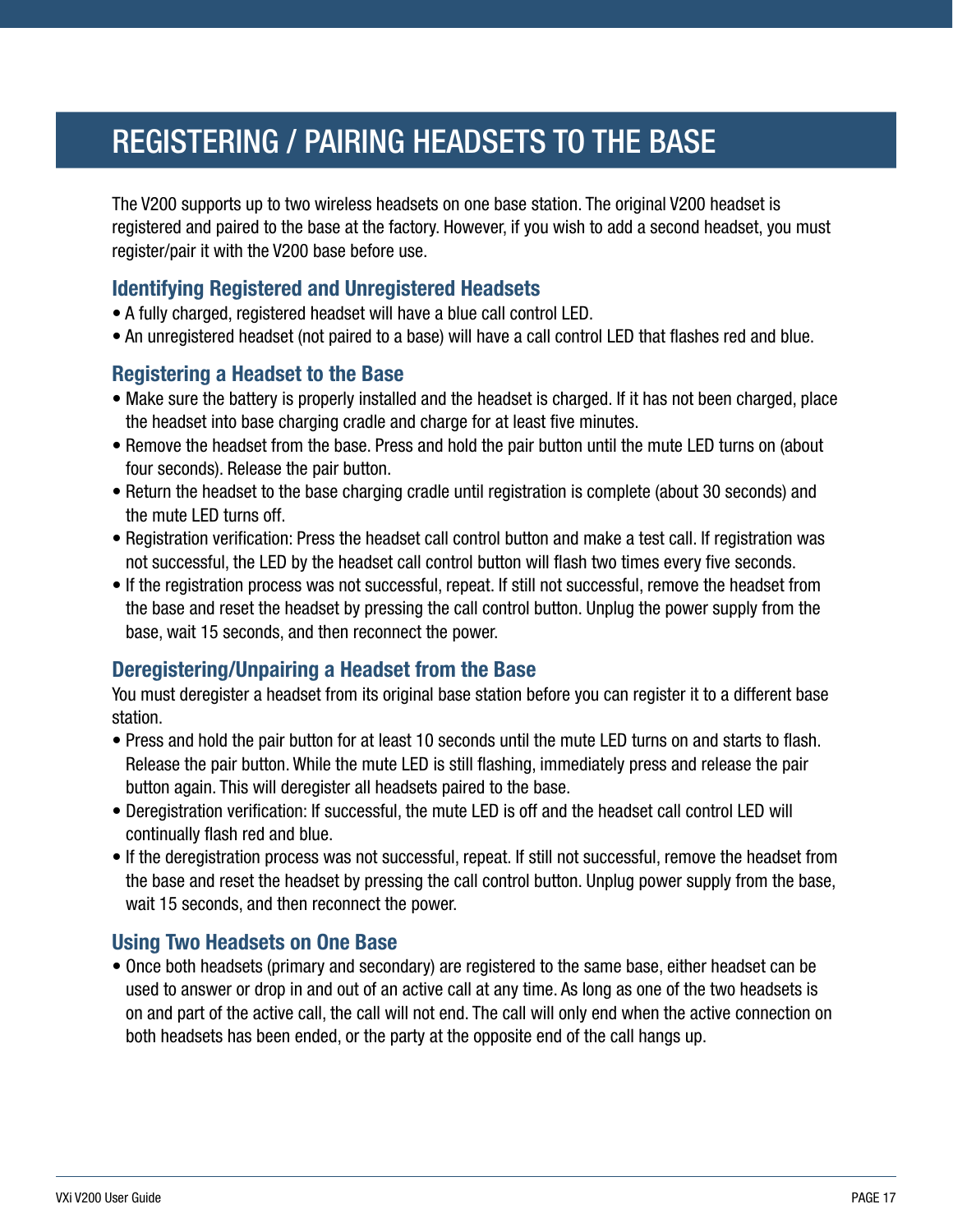# <span id="page-17-0"></span>ENERGY-SAVING CHARGING MODE

When this mode is activated, all headset functions will be disabled, except for headset battery charging.

#### **To Activate the Energy-Saving Charging Mode:**

- Unplug the headset base power adapter from the power outlet. Make sure all headsets are charged before proceeding.
- Press and hold the pair button on the base, and, at the same time, plug the base power adapter back into the power outlet. The mute LED on the headset base will start flashing after about 20 seconds and then go out and the phone LED will begin to flash. Do not release the pair button until the phone LED is flashing.
- Release the pair button and then press it again within 2 seconds.
- After 60 seconds, the base will enter energy-saving charging mode and all base LEDs will be off.

*Note: When the energy-saving charging mode is successfully enabled, all LEDs on the base will be off. Any headsets will also be deregistered from the base and will need to be registered back to the base prior to use.*

If the headset fails to enter this mode, repeat all steps above.

#### **To Deactivate the Energy-Saving Charging Mode:**

- Unplug the base power adapter from the power outlet, and then plug it back in. The headset base will power up as normal.
- Register the headset back to the headset base. See the "Adding and Registering a Headset" section of the user guide for instructions.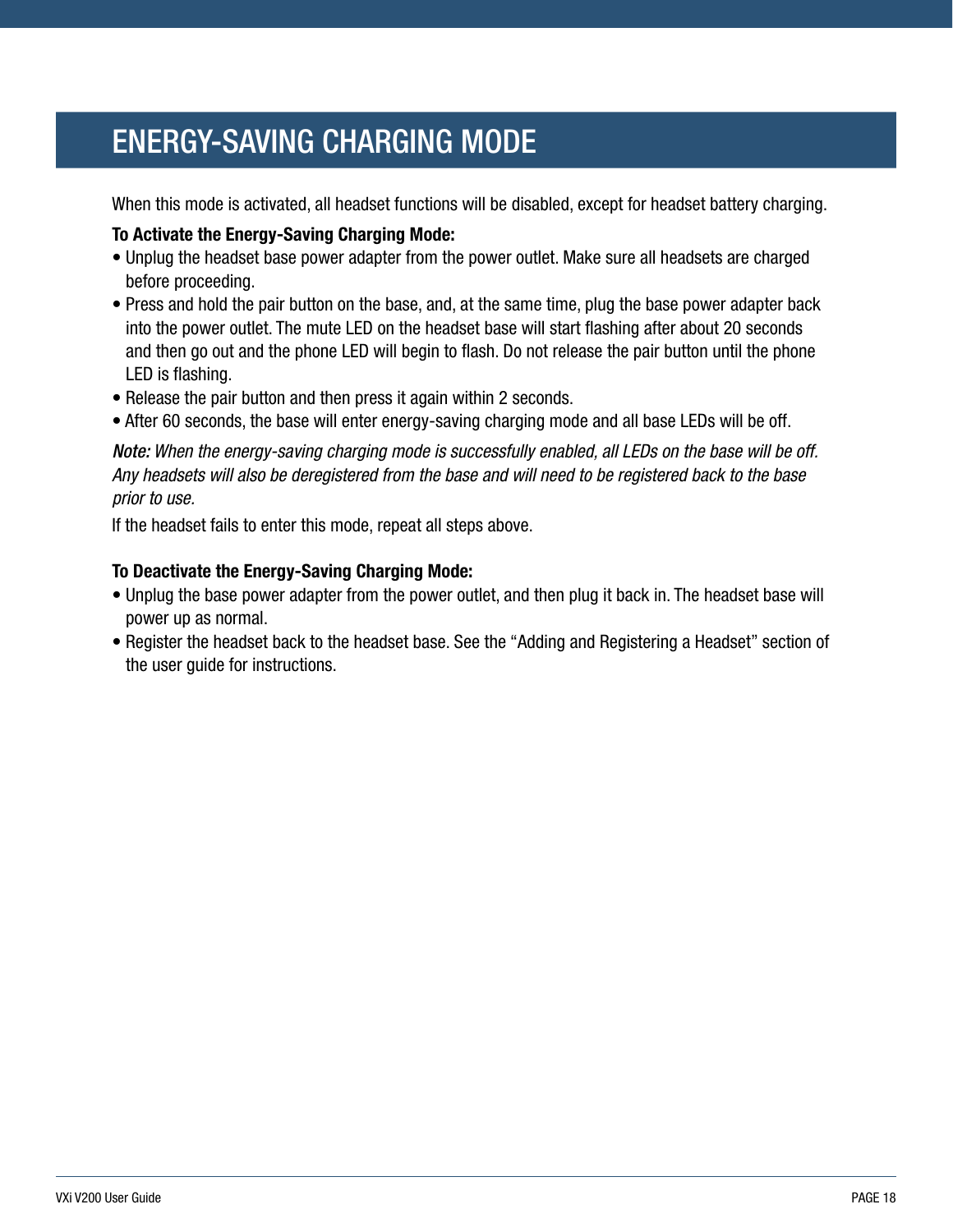# <span id="page-18-0"></span>FUNCTIONS & INDICATORS TABLES

### **Base**

| <b>Base/Headset</b> | <b>Function</b>                                    | <b>Button/Duration</b><br>of Press | <b>Base LED</b><br><b>Indicator</b>                | <b>Headset LED</b><br><b>Indicator</b> | <b>Headset Audio</b><br><b>Indicator</b> | <b>Voice Indicator</b><br>(in English) |
|---------------------|----------------------------------------------------|------------------------------------|----------------------------------------------------|----------------------------------------|------------------------------------------|----------------------------------------|
| Base                | PC output path                                     | <b>PC</b><br>(quick press)         | Red PC LED                                         | ۰                                      |                                          |                                        |
| Base                | Phone output<br>path                               | Phone<br>(quick press)             | Green or red<br>phone LED                          |                                        |                                          |                                        |
| Base                | Analog phone<br>mode                               | Mode<br>(quick press)              | Red phone<br>LED                                   | $\overline{a}$                         | ۰                                        |                                        |
| Base                | <b>Office</b><br>(digital/VoIP)<br>phone mode      | Mode<br>(quick press)              | Green phone<br>LED                                 |                                        |                                          |                                        |
| Base                | Conference<br>PC with active<br>phone call         | <b>PC</b><br>(press and<br>hold)   | PC and phone<br>LEDs flash<br>together             |                                        | 3 beep rising<br>tone                    |                                        |
| Base                | Conference<br>phone call<br>with active<br>PC call | Phone<br>(press and<br>hold)       | PC and phone<br>LED <sub>s</sub> flash<br>together |                                        | 3 beep rising<br>tone                    | $\overline{\phantom{a}}$               |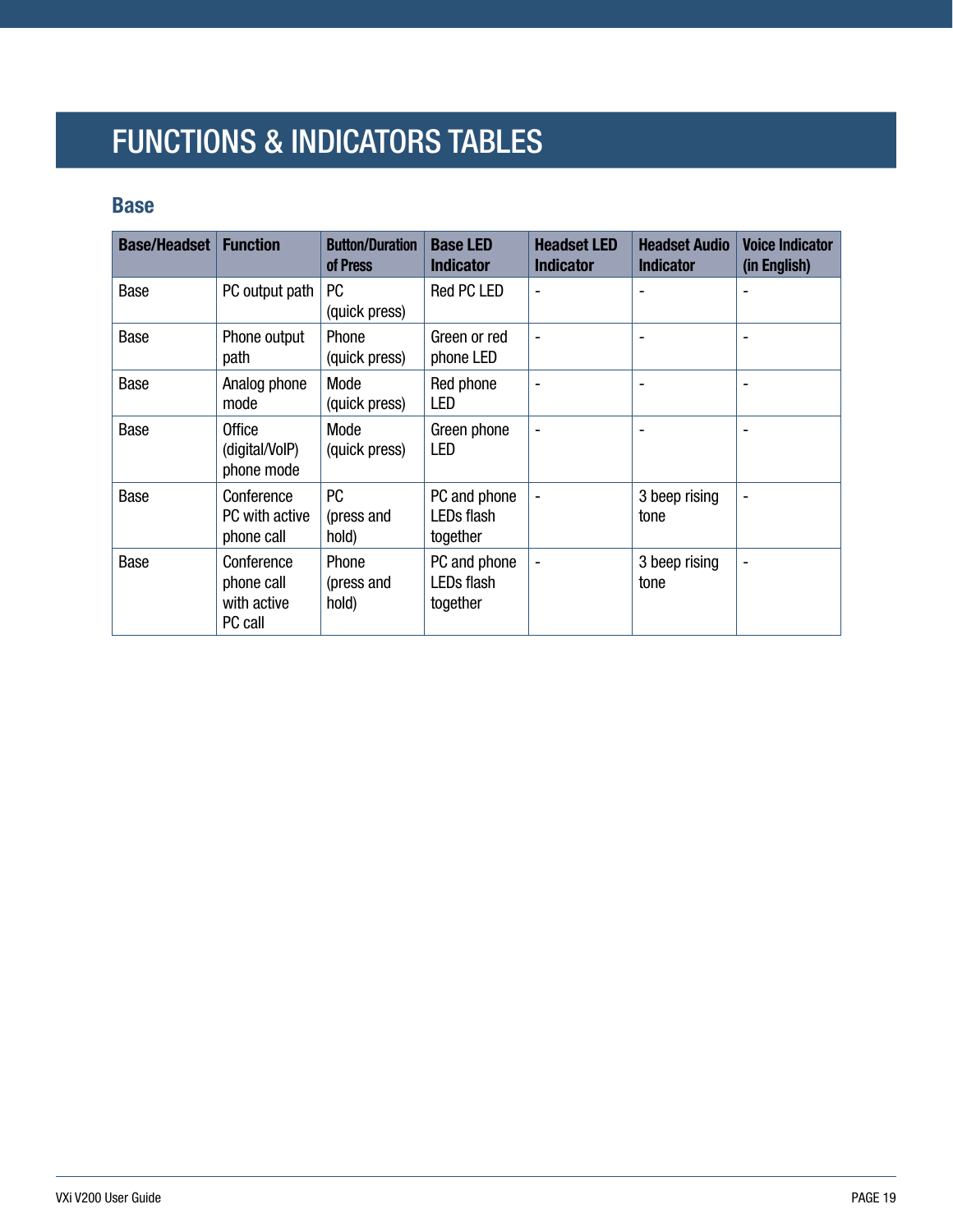# FUNCTIONS & INDICATORS TABLES (CONTINUED)

## **Headset**

| <b>Base/Headset</b> | <b>Function</b>                                      | <b>Button/Duration</b><br>of Press                    | <b>Base LED</b><br><b>Indicator</b> | <b>Headset LED</b><br><b>Indicator</b>                                  | <b>Headset Audio</b><br><b>Indicator</b> | <b>Voice Indicator</b><br>(in English) |
|---------------------|------------------------------------------------------|-------------------------------------------------------|-------------------------------------|-------------------------------------------------------------------------|------------------------------------------|----------------------------------------|
| Headset             | Charging in<br>base station                          | $\overline{a}$                                        |                                     | Red while<br>charging; blue<br>when charged                             | $\overline{a}$                           |                                        |
| Headset             | Volume up                                            | Volume Up<br>(quick press)                            | $\overline{a}$                      |                                                                         | 1 short tone                             | $\qquad \qquad \blacksquare$           |
| Headset             | Volume down                                          | <b>Volume Down</b><br>(quick press)                   | $\overline{a}$                      | $\overline{a}$                                                          | 1 short tone                             | $\frac{1}{2}$                          |
| Headset             | Maximum<br>or minimum<br>volume reached              | Volume Up or<br><b>Volume Down</b><br>(quick press)   | $\overline{a}$                      | $\overline{a}$                                                          | 3 quick beeps                            |                                        |
| Headset             | Mute (On/Off)                                        | <b>Mute Button</b><br>(quick press)                   | $\overline{\phantom{a}}$            | $\overline{a}$                                                          | 1 short tone                             | $\frac{1}{2}$                          |
| Headset             | Mute<br>Reminder                                     |                                                       | Red mute LED                        | $\frac{1}{2}$                                                           | 1 tone (every<br>15 seconds)             | $\blacksquare$                         |
| Headset             | Answer a call                                        | <b>Call Control</b><br><b>Button</b><br>(quick press) | $\overline{\phantom{a}}$            | <b>Blue light</b><br>flashes slightly<br>faster                         | 1 short tone                             | $\frac{1}{2}$                          |
| Headset             | End a call                                           | <b>Call Control</b><br><b>Button</b><br>(quick press) | $\overline{a}$                      | <b>Blue light</b><br>flashes slightly<br>slower                         | 1 short tone                             | $\overline{a}$                         |
| Headset             | Call control<br>key pressed                          | 1 short beep                                          |                                     |                                                                         |                                          |                                        |
| Headset             | Out of range                                         | Any headset<br>button                                 | $\overline{a}$                      | $\overline{a}$                                                          | $\overline{\phantom{m}}$                 | "Out of range"                         |
| Headset             | Very low<br>battery                                  |                                                       |                                     | Flashes 3 times,<br>pauses, repeats<br>3 more times,<br>then shuts down |                                          | $\overline{a}$                         |
| Headset             | Low battery                                          |                                                       |                                     | <b>Flashes every</b><br>20 seconds                                      |                                          | "Low battery"                          |
| Headset             | Incoming call<br>(analog mode)                       | $\overline{\phantom{0}}$                              |                                     | <b>Flashes</b><br>quickly                                               |                                          |                                        |
| Headset             | Answer second<br>incoming call<br>(analog mode only) | Mute button<br>(long press)                           | $\overline{a}$                      |                                                                         | 1 short tone                             | $\qquad \qquad \blacksquare$           |
| Headset             | Headset not<br>registered                            | Any headset<br>button                                 |                                     | Red and blue<br>alternating<br>flash                                    | $\qquad \qquad \blacksquare$             | "Not<br>registered"                    |